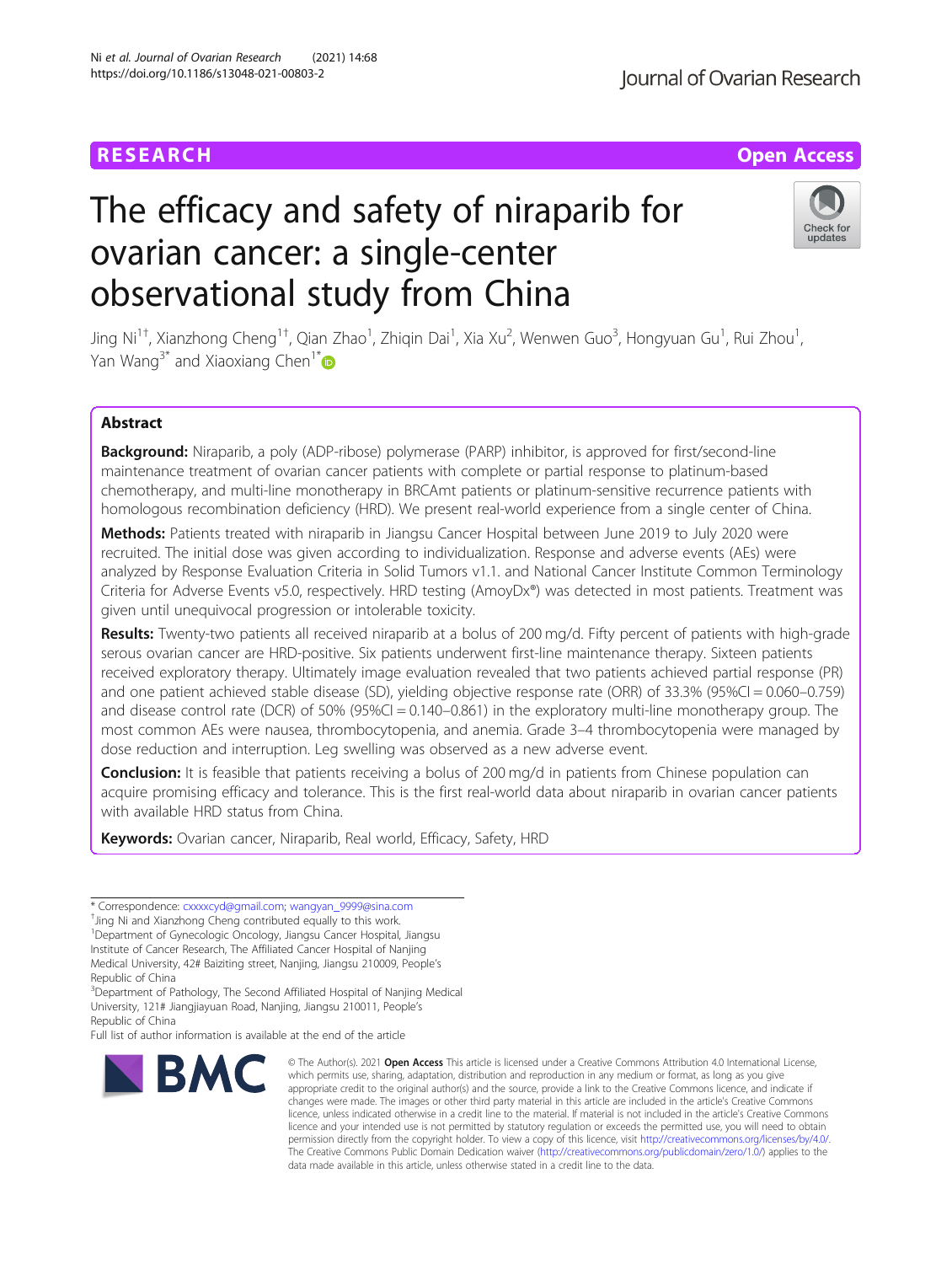#### Background

Ovarian cancer is the most lethal gynecological malignancy, 70% of which are diagnosed with advanced stage. Although most ovarian cancer patients are sensitive to standard first-line treatment including cytoreductive surgery and platinum-based chemotherapy, about 80% patients relapse within 1 to 2 years after initial treatment and gradually progress to platinum-resistance ovarian cancer, accompanied by significantly shortened survival [[1,](#page-7-0) [2](#page-7-0)]. How to prolong the platinum free interval (PFI) becomes one of the breakthrough points in ovarian cancer treatment. Recently, poly ADP-ribose Polymerase (PARP) inhibitors have changed the treatment paradigm for ovarian cancer that can significantly improve the PFI, and finally prolonged the overall survival of patients with BRCA mutation [[3](#page-7-0)–[6](#page-7-0)].

PARP is a specific DNA fracture receptor, which is activated after DNA damage. PARP can recognize and bind to the DNA fracture site, mediating DNA singlestrand damage repair in tumor cells [[7](#page-7-0)]. PARP inhibitor can lead to DNA double strand damage inducing by amount of DNA single-strand damage. Normal cells can repair double-strand breaks through homologous recombination repair pathway. In tumor cells with homologous recombination deficiency (HRD), there are several genetic mutations such as BRCA mutation or other mutations in genes of homologous recombination repair (HRR) pathway (e.g., RAD51 and ATM). Due to treatment with PARP inhibitor, tumor cells can't repair DNA single-strand damage and double-strand breaks, forming the synthetic lethal effect [[8\]](#page-7-0). Therefore, BRCAmt or HRD-positive tumor cells are more sensitive to PARP inhibitors in terms of molecular mechanisms.

Niraparib (Zejula®) is a highly selective inhibitor of PARP1/2 (nuclear proteins that detect DNA damage and promote its repair) [[9\]](#page-7-0). In 2017, it was firstly approved for second-line maintenance treatment of ovarian cancer patients who were in complete or partial response to platinum-based chemotherapy by Food and Drug Administration (FDA) according to the study of NOVA  $[3, 3]$  $[3, 3]$ [10\]](#page-7-0). Another study observed significant efficacy of niraparib in patients with newly diagnosed advanced ovarian cancer after response to first-line platinum-based chemotherapy [\[5](#page-7-0)]. Both of NOVA and PRIMA studies found that patients with HRD could get more benefits from niraparib. Recently the first fully powered, multicenter, phase III clinical study in Chinese population (NORA) showed that median PFS was significantly longer for niraparib as second-line maintenance treatment versus placebo among patients with germline BRCA mutations (not reached vs. 5.5 months; HR: 0.22) and those without germline BRCA mutations (11.1 vs. 3.9 months, HR: 0.40) in 2020 ESMO meeting [[11](#page-7-0)]. QUADRA study demonstrated that niraparib brought great survival benefits among women with heavily pretreated ovarian cancer, especially in patients with HRD-positive platinum-sensitive disease, which included not only patients with BRCA mutation but also population with BRCA wild-type [\[12\]](#page-7-0).

However, there was no real-world data to illustrate the efficacy and safety of niraparib in Chinese population. We conducted this study to assess the real-world experiences of niraparib in ovarian cancer patients with HRD status from our single center.

#### Materials and methods

#### Study population

Patients with ovarian cancer receiving niraparib from June 2019 to July 2020 in Jiangsu Cancer Hospital were included. We collected the baseline characteristics of these patients, including age, Eastern Cooperative Oncology Group performance status (ECOG PS) before the beginning of the treatment, histological type, clinical stage on the basis of International Federation of Gynecology and Obstetrics (FIGO), basal body weight, basal platelet count, previous therapy before and after niraparib treatment and the follow-up. The study was approved by the ethics committee of Jiangsu Cancer Hospital.

#### Group standard

Patients who progressed during initial treatment, or completely/partially responded to initial treatment (cytoreductive surgery and platinum-based chemotherapy), but recurred within 6 months are defined as platinum-refractory/platinum-resistant ovarian cancer. Patients relapsed at more than 6 months after initial treatment are considered as platinum-sensitive ovarian cancer. According to the guidelines, patients treated with three or more prior lines of chemotherapy and whose cancer is associated with HRD positive defined by either: 1) a deleterious or suspected deleterious BRCA mutation; or 2) genomic instability and progression more than 6 months after response to the last platinum-based chemotherapy can use niraparib as multi-line therapy.

#### Dosing regimen

The initial dose was based on the level of basal body weight and platelet count. Patients with basal body weight  $\geq$  77 kg and basal platelet count of  $\geq$ 150,000/ $\mu$ l (μL) received 300 mg daily. While patients with basal body weight < 77 kg and/or basal platelet count< 150, 000/μL received 200 mg daily. Dose reduction (300 mg to 200 mg or 100 mg; 200 mg to 100 mg) or interruption for drug-related AEs was allowed. Serum CA125 and imaging examinations were performed on each patient at baseline, followed by monthly examination of CA125 and bimonthly imaging examinations.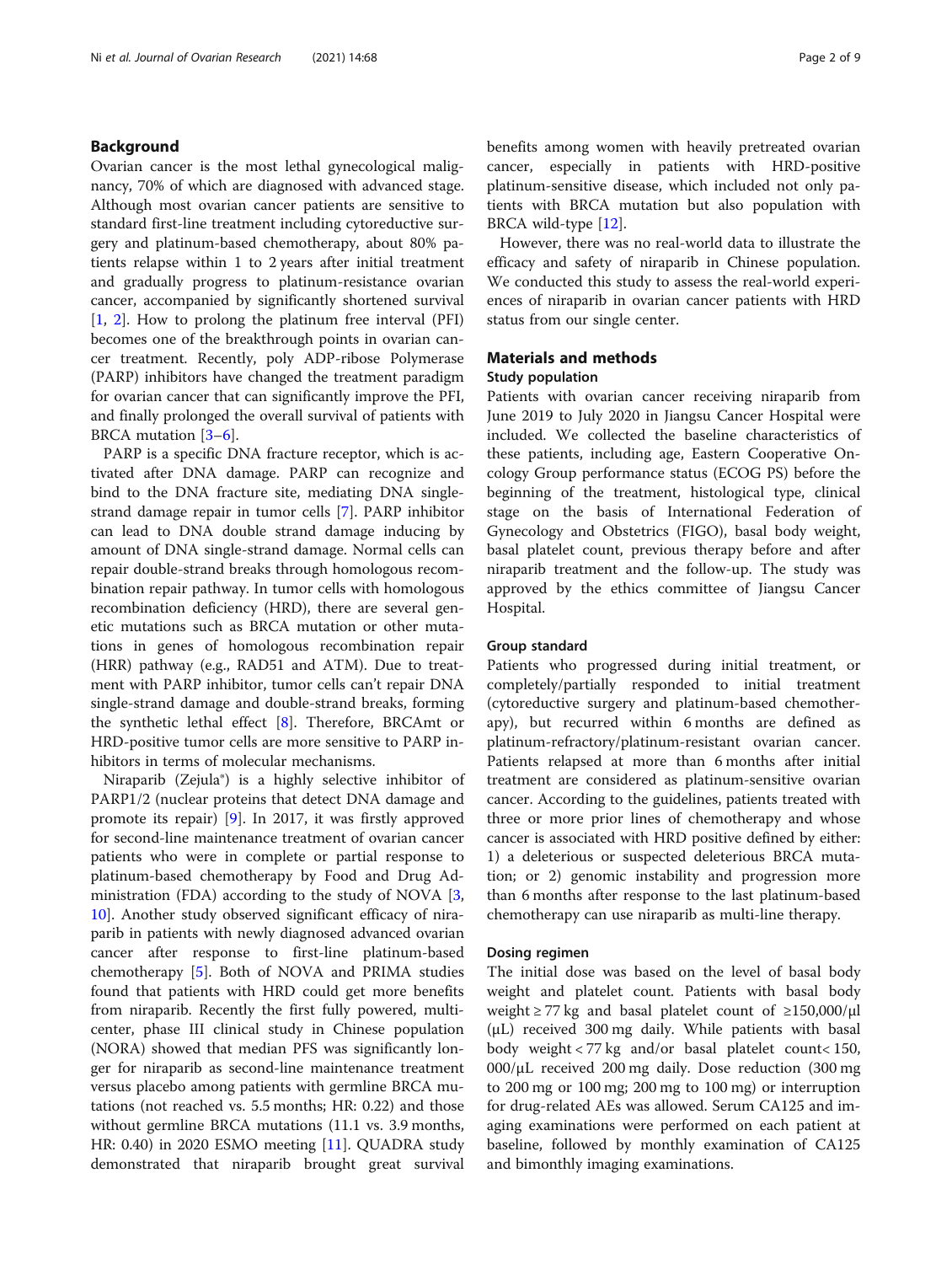#### HRD testing

The paraffin sections from the cytoreductive surgery were obtained after patients' informed consent. DNA was extracted from FFPE biopsy/surgical specimens; 50 to 200 ng DNA undergoes library construction and hybrid capture with AmoyDx<sup>®</sup> HRD panel, which selected coding sequences (CDS) regions for 54 HRR pathway genes and 72,000 single nucleotide polymorphisms (SNPs) for HRD calling. The selected libraries were pooled and sequenced on the Illumina Novaseq6000 to > 500× unique coverage for 54 HRR genes and > 100× for SNP loci.

Sequence data was processed using a customized analysis pipeline designed to accurately detect multiple classes of genomic alterations: base substitutions, short insertions/deletions with detection sensitivity at variant allele frequency (VAF) ≥5%. Detected mutations were annotated according to American College of Medical Genetics (ACMG) guideline [\[13](#page-7-0)] and classified as pathogenic, likely pathogenic, variants of unknown significance, likely benign and benign. HRD score was calculated by the sum of three types of genomic instable events including loss of heterozygosity (LOH), telomeric allelic imbalance (TAI) and large-scale state transition (LST) defined by ref. [[14](#page-7-0)]. HRD-positive was defined by either BRCA1/2 pathogenic or likely pathogenic mutation or HRD score  $\geq 42$ .

#### **Assessments**

Demographic and baseline data were summarized and analyzed. The efficacy was assessed as complete response (CR), partial response (PR), stable disease (SD) and progressive disease (PD) by RECIST 1.1. Objective response rate (ORR) was defined as the proportion of patients achieving CR or PR. Disease control rate (DCR) was defined as the proportion of patients achieving CR, PR or SD for at least 8 weeks. Treatment-related adverse events (AEs) were graded according to CTCAE 5.0.

#### Statistical analysis

The 95% confidence interval was calculated using the Wilson procedure with a correction for continuity. Data were statistically analyzed using SPSS version 19.0 professional statistical software and all the count data were expressed as a percentage (%).

#### Results

#### Patients' characteristics

A total of 22 patients treated with niraparib were enrolled, included 21 patients with ovarian cancer and 1 patient with fallopian tube cancer. The median age was 55.0 years (range 39–77 years). Patient demographics and baseline characteristics were listed in Table [1.](#page-3-0) FIGO stage II, III and IV, affected 2 (9.1%), 11 (50.0%) and 8

(36.4%) of patients, respectively. Most patients (86.4%) were high-grade serous cancer. All participants weighed less than 77 kg, 10 of who had basal platelet count less than 150,000 per cubic millimeter. The results of HRD testing were positive in six patients and negative in eight patients.

#### Group assignment

On the basis of group standard, the patients were divided into first-line maintenance treatment group and exploratory treatment group (not in the scope of indications), with 6 and 16 patients in each group respectively. For exploratory therapy, there were three subgroups including exploratory second-line maintenance, front-line (less than three chemotherapy regimens) and multi-line (three or more prior chemotherapy regimens) treatment group, with one, six and nine patients in each group, respectively.

#### Efficacy, CA125 and HRD status

In first-line maintenance treatment group, all six patients are still on medication, the median follow-up time of whom is 18 weeks (range 8–44 weeks). Among these, two cases were HRD-positive while HRD test was not conducted for the rest four patients. In the exploratory treatment group, one HRD-negative patient diagnosed with highly differentiated papillary mesothelioma has been receiving niraparib as the second-line maintenance treatment. Two cases in exploratory front-line therapy and 9 cases in exploratory multi-line therapy were also tested for HRD. The remaining patients were not underwent HRD tests. Serum CA125 of these patients with maintenance treatment were shown in Fig. [1.](#page-4-0)

Among the different therapeutic strategies in the exploratory first-line therapy subgroup, three patients who did not undergo surgery and only received chemotherapy for their personal willingness achieved SD after treated with niraparib, of these 2 patients with HRD positive and HRD negative, respectively. All three patients are still assessed as SD. Two patients with first platinum-sensitive recurrence ovarian cancer achieved SD, one of which was treated with niraparib monotherapy and the other one was treated with niraparib and anlotinib. One patient who did not receive chemotherapy after the surgery due to poor renal function achieved PD.

The median prior line was 5 (range 3–8) in the exploratory multi-line therapy subgroup. Ultimately therapeutic evaluation showed that two patients achieved partial response (PR), one patient achieved stable disease (SD) and three patients had progressive disease (PD), yielding the objective response rate (ORR) of 33.3%  $(95\%CI = 0.060 - 0.759)$  and the disease control rate (DCR) of  $50\%$  (95%CI = 0.140–0.861) in patients with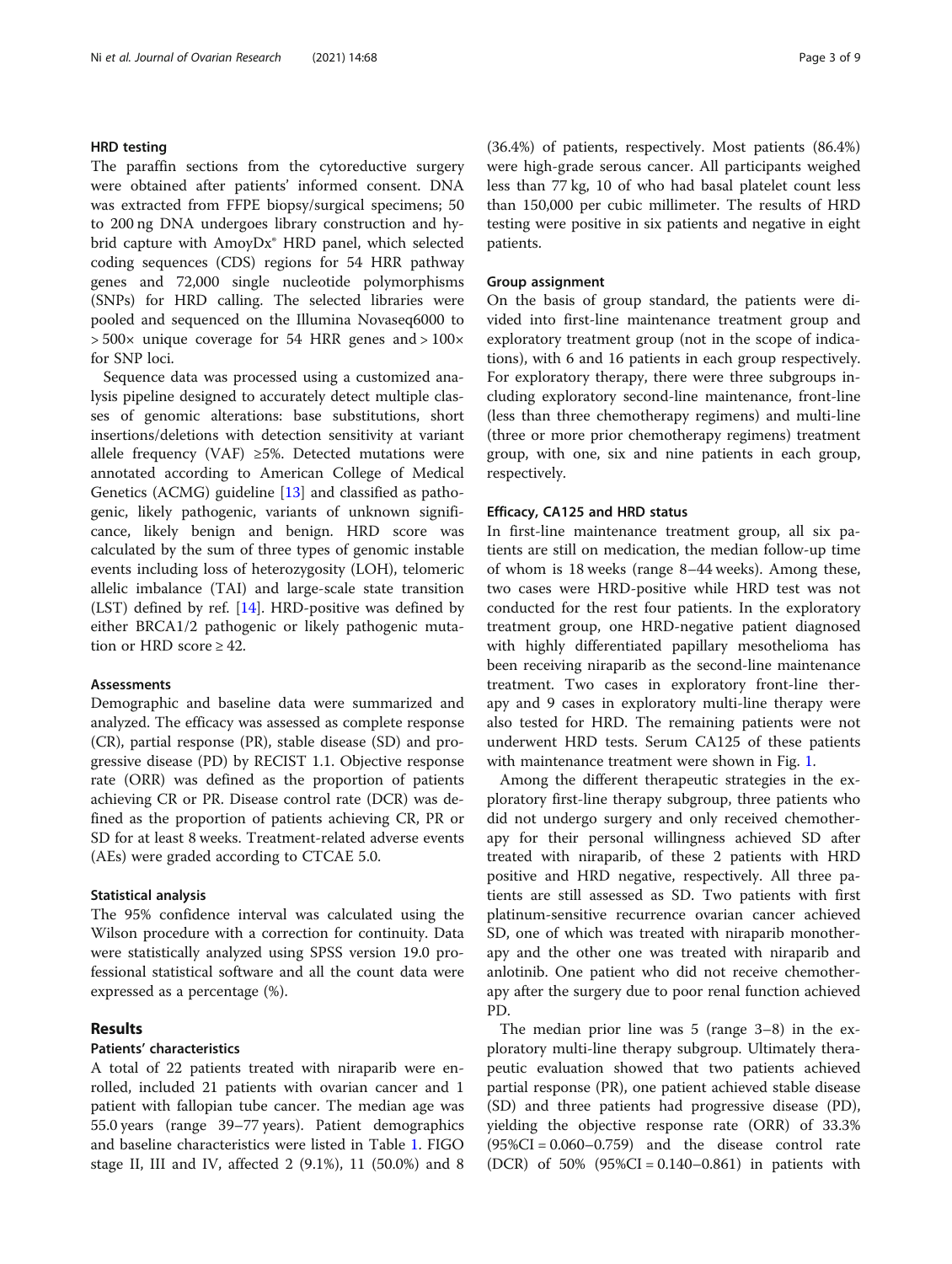<span id="page-3-0"></span>

| <b>Table 1</b> Baseline characteristics in 22 patients. Values are |  |  |  |  |
|--------------------------------------------------------------------|--|--|--|--|
| reported as frequency (n [%]) or as mean (range)                   |  |  |  |  |

| Characteristic                                      | Number of patients<br>(percent) |
|-----------------------------------------------------|---------------------------------|
| Age, yrs                                            |                                 |
| Median age (range)                                  | 55 (39-77)                      |
| $\leq 55$                                           | 12 (54.5)                       |
| > 55                                                | 10(45.5)                        |
| Primary tumor location                              |                                 |
| Ovary                                               | 21 (95.5)                       |
| Fallopian tube                                      | 1(4.5)                          |
| International FIGO stage                            |                                 |
| $\mathsf{II}$                                       | 2(9.1)                          |
| Ш                                                   | 11 (50.0)                       |
| $\mathsf{IV}$                                       | 8(36.4)                         |
| Unknown                                             | 1(4.5)                          |
| Histological type                                   |                                 |
| High-grade serous                                   | 19 (86.4)                       |
| Low-grade serous                                    | 1(4.5)                          |
| Other                                               | 1(4.5)                          |
| Unknown                                             | 1(4.5)                          |
| Family history of cancer                            |                                 |
| Yes                                                 | 9(40.9)                         |
| No                                                  | 13 (59.1)                       |
| <b>ECOG</b>                                         |                                 |
| 0                                                   | 8(36.4)                         |
| 1                                                   | 13 (59.1)                       |
| $\overline{2}$                                      | 1(4.5)                          |
| Baseline body weight                                |                                 |
| ≥ 77 kg                                             | 0(0)                            |
| $<$ 77 $kg$                                         | 22 (100)                        |
| Platelet count                                      |                                 |
| ≥ 150 × 10 <sup>9</sup> /L                          | 12 (54.5)                       |
| $< 150 \times 10^{9}$ /L                            | 10 (45.5)                       |
| HRD status                                          |                                 |
| HRD-positive                                        | 6(27.3)                         |
| <b>BRCA-mutated</b>                                 | 1(4.5)                          |
| BRCA-wild type or BRCA-unknown and HRD-<br>positive | 5(22.7)                         |
| HRD-negative                                        | 8(36.4)                         |
| HRD unknown                                         | 8(36.4)                         |
| Prior lines of chemotherapy                         |                                 |
| $\leq$ 1                                            | 12 (54.5)                       |
| >1                                                  | 10(45.5)                        |
|                                                     |                                 |

|  | Table 1 Baseline characteristics in 22 patients. Values are  |  |  |
|--|--------------------------------------------------------------|--|--|
|  | reported as frequency (n [%]) or as mean (range) (Continued) |  |  |

| <b>Characteristic</b>                          | <b>Number of patients</b><br>(percent) |
|------------------------------------------------|----------------------------------------|
| Platinum status                                |                                        |
| Platinum-sensitive                             | 5(22.7)                                |
| Platinum-resistant                             | 5(22.7)                                |
| Unknown                                        | 12 (54.5)                              |
| Categories of therapy                          |                                        |
| First-line maintenance therapy                 | 6(27.3)                                |
| Exploratory therapy                            | 16 (72.7)                              |
| Exploratory second-line maintenance<br>therapy | 1(4.5)                                 |
| Exploratory front-line therapy                 | 6(27.3)                                |
| Exploratory multi-line therapy                 | 9(40.9)                                |
| NACT+IDS                                       |                                        |
| Yes                                            | 7(31.8)                                |
| No                                             | 15 (68.2)                              |
| Primary debulking surgery                      |                                        |
| Yes                                            | 12 (54.5)                              |
| No                                             | 10(45.5)                               |
| Secondary cytoreductive surgery                |                                        |
| Yes                                            | 3(13.6)                                |
| No                                             | 19 (86.4)                              |
| Combination with other agents                  |                                        |
| Yes                                            | 4(18.2)                                |
| No                                             | 18 (81.8)                              |

Abbreviations: FIGO International Federation of Gynecology and Obstetrics, ECOG Eastern Cooperative Oncology Group, HRD homologous recombination deficiency, NACT Neoadjuvant chemotherapy, IDS Interval debulking surgery

exploratory multi-line monotherapy. There were also three patients treated with exploratory multi-line combination therapy, one patient of whom achieved SD using niraparib combined with topotecan and anlotinib but another one failed with this combination therapy. The remaining patient achieved PD by niraparib combined with anlotinib (Table [2](#page-4-0)). The available HRD status and tumor shrinkage in the exploratory front-line and multi-line treatment subgroups were listed in Fig. [2](#page-5-0).

#### Safety

The most common AEs were nausea (55.6%), thrombocytopenia (44.4%), anemia (33.3%), and decreased appetite (33.3%), while serious AEs (SAEs) were thrombocytopenia (16.7%), anemia (5.6%), neutropenia (5.6%), vomiting (5.6%) and dyspepsia (5.6%) in patients with niraparib monotherapy. Three patients with thrombocytopenia, neutropenia, or vomiting relieved through dose interruption followed by dose reduction (200 mg to 100 mg). One patient with dyspepsia could not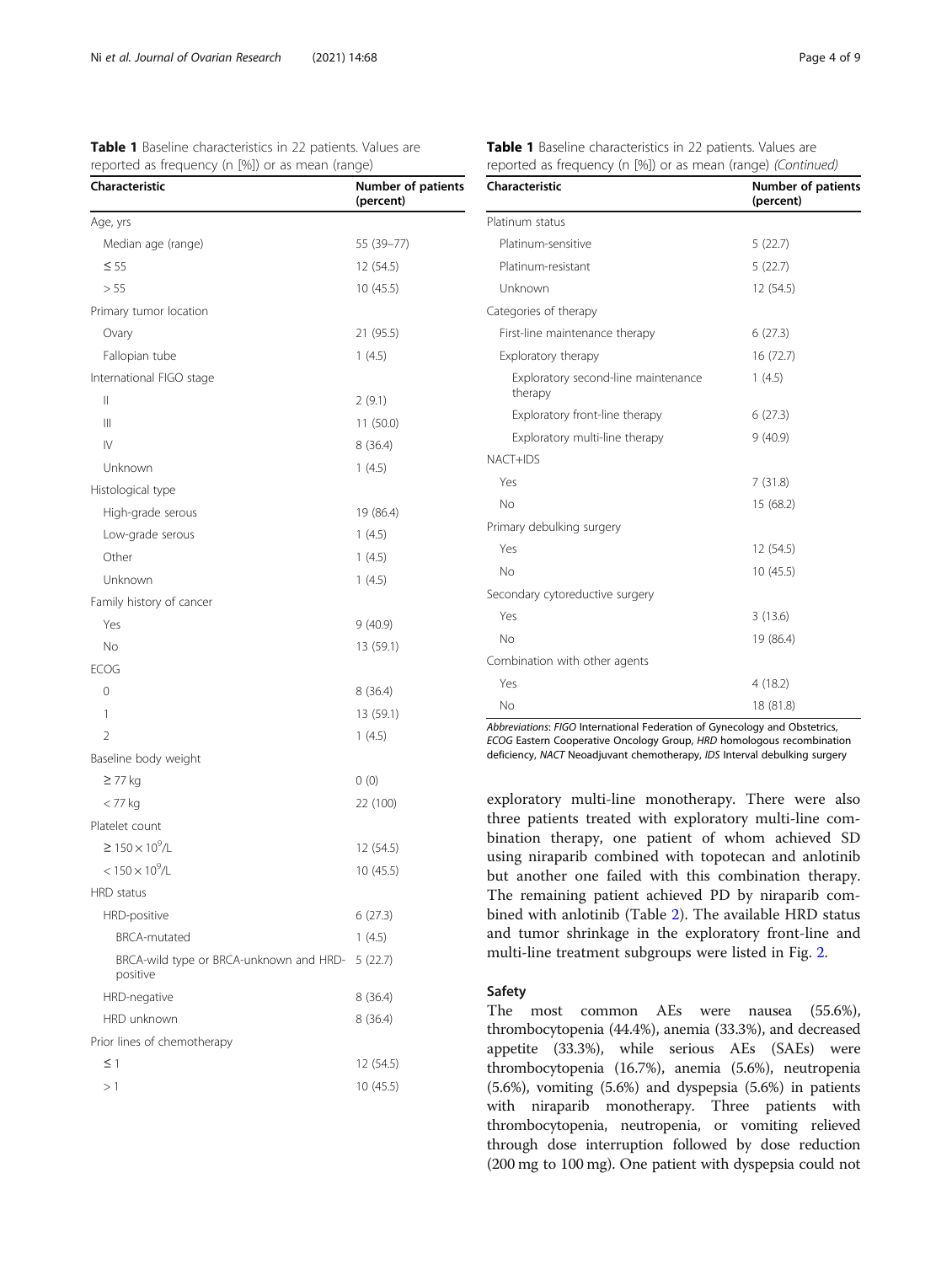<span id="page-4-0"></span>

tolerate drug-related AE after dose reduction and discontinued the treatment. In patients with niraparib combined therapy, the most common AEs were thrombocytopenia (75.0%), anemia (75.0%), fatigue or asthenia (75.0%), nausea (50.0%) and neutropenia (50.0%), while SAEs were thrombocytopenia (25.0%), anemia (25.0%) and neutropenia (25.0%). One patient received the combination therapy including niraparib, topotecan and anlotinib suffered grade 4 thrombocytopenia within 1 week. She stopped taking the medicine and were treated with niraparib monotherapy at a dose of 200 mg daily after elevation of platelet count. Another patient treated with niraparib in combination with topotecan and anlotinib also suffered grade3–4 anemia and had a dose reduction and interruption. The remaining two patients treated with niraparib plus anlotinib suffered grade1–2 AEs. SAEs were not observed in two patients with initial dose of 100 mg daily. We observed leg swelling as a new adverse event in one patient. Summary of AEs including niraparib monotherapy and niraparib combined therapy were listed in Table [3](#page-6-0).

#### **Discussion**

PARP inhibitor is a major advance in the treatment of ovarian cancer. Patients with BRCA mutation or HRD positive can get more benefit from it. Now there are two kinds of PARP inhibitors including olaparib and niraparib in China. We previously reported the first realword study of olaparib in Chinese population [[15\]](#page-7-0). Here we presented the first real-word experience of niraparib for ovarian cancer patients from China.

A retrospective analysis of ENGOT-OV16/NOVA trial suggested that patients with baseline body weight < 77 kg or baseline platelets < 150,000/ml might benefit from a starting dose of 200 mg daily  $[16]$  $[16]$  $[16]$ . A subsequent study proved that incidence of common reported AEs of clinical trials were lower among patients initiating niraparib 200 mg/d in real-world practice versus patients initiating niraparib 300 mg/d in Caucasian population from ENGOT-OV16/NOVA study [[17\]](#page-7-0). Recently the NORA trial demonstrated that niraparib maintenance therapy administered with an individual starting dose regimen, most subjects received the initial dose of 200 mg/d, significantly improved the outcome in patients with

Table 2 Short-term efficacy of 9 evaluable patients with exploratory multi-line therapy

| Short-term efficacy           | Monotherapy, n (%) | Combined Treatment, n (%) |
|-------------------------------|--------------------|---------------------------|
| Complete response (CR)        | 0(0)               | 0(0)                      |
| Partial response (PR)         | 2(33.3)            | 0(0)                      |
| Stable disease (SD)           | 1(16.7)            | 1(33.3)                   |
| Progression disease (PD)      | 3(50.0)            | 2(66.7)                   |
| Objective response rate (ORR) | $2/6$ (33.3)       | 0(0)                      |
| Disease control rate (DCR)    | 3/6(50.0)          | $1/3$ (33.3)              |

The table above showed the short-term efficacy of 9 evaluable patients with exploratory multi-line therapy including 6 patients with niraparib monotherapy and 3 patients with combined treatment. Short-term efficacy was classified by modified Response Evaluation Criteria in Solid Tumors version 1.1 (RECIST 1.1)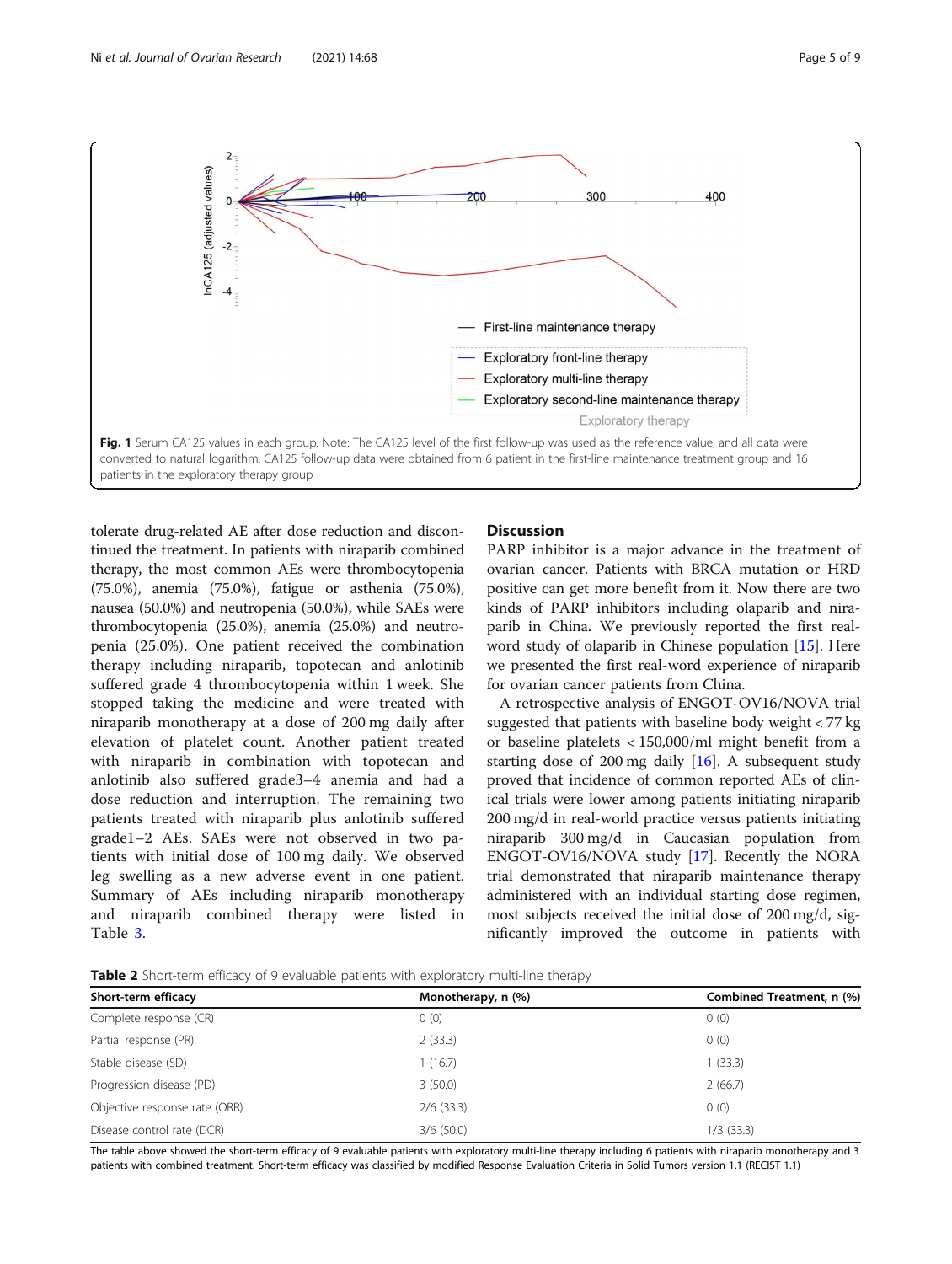<span id="page-5-0"></span>

recurrent ovarian cancer in 2020 ESMO meeting [\[11](#page-7-0)]. All patients in our real-world experience receiving 200 mg/d according to the basal weight and basal platelet count was consistent with the results of prospective studies in Chinese population.

At the 2020 ASCO meeting, an open-label, nonrandomized study (LIGHT) showed that patients with platinum-sensitive recurrence, high-grade serous/endometrioid epithelial ovarian cancer and one or more prior lines of platinum chemotherapy could benefit from olaparib monotherapy, especially in patients with HRDpositive [[18](#page-8-0)]. Similarly, in our exploratory front-line therapy subgroup, two patients with first platinumsensitive recurrence achieved SD, one of which was with HRD-positive and the other was with HRD-negative. This finding needs to be confirmed by a prospective study of niraparib as front-line monotherapy.

The PAOLA-1 trial suggested that olaparib combined with bevacizumab provided a significant progression-free survival benefit to advanced ovarian cancer patients receiving first-line standard therapy including bevacizumab, which was substantial in patients with HRD positive, including those without BRCA mutation [\[19](#page-8-0)]. Niraparib plus bevacizumab significantly improved progression-free survival compared with niraparib alone in platinum-sensitive recurrent ovarian cancer [[20](#page-8-0)]. One HRD-negative patient also achieved SD receiving niraparib plus anlotinib which might be related to the synergistic antitumor effect of PARP inhibitors and antiangiogenic drugs. Further studies are also needed to observe efficacy of the combination strategies in patient with HRD negative, regardless of front-line therapy or multi-line therapy.

A multi-center, open-label, single-arm, phase 2 QUADRA trial observed that 10 (27%) of 37 platinumresistant patients harbored BRCA mutation, 12 (10%) of 120 platinum-resistant patients with HRD positive and 5 (3%) of 169 platinum-resistant patients with HRD negative achieved an overall response according to RECI ST1.1 in the primary analysis of efficacy  $[12]$ . Regardless of the patients' BRCA status or HRD status, our results showed the ORR of 33.3% (95%CI = 0.060–0.759) and the DCR of  $50\%$  (95%CI = 0.140–0.861) respectively in platinum-resistant ovarian cancer patients with exploratory multi-line monotherapy. We consider the differences of response to niraparib may be due to the small number of patients enrolled in our study and the criteria for enrollment in our real-world data.

Previous studies confirmed that ovarian cancer patients with HRD positive were more likely to benefit from niraparib than those with HRD negative. We didn't observe the obvious relationship between efficacy and HRD status among our available cases, which may be correlated with our small sample size. One study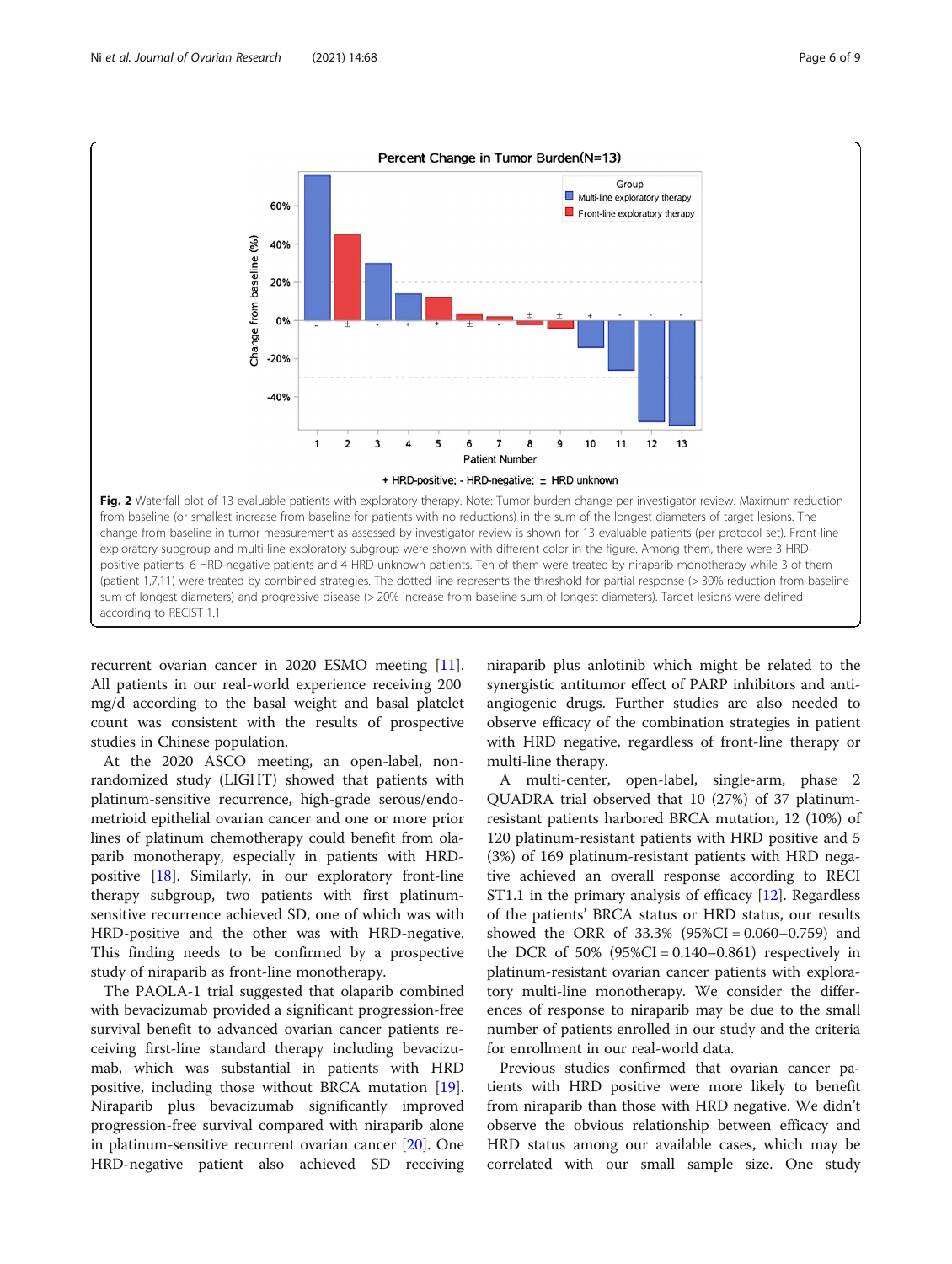#### <span id="page-6-0"></span>Table 3 Summary of adverse events

| Adverse event                          | Niraparib monotherapy ( $n = 18$ ) |              | Niraparib combined therapy $(n = 4)$ |              |  |
|----------------------------------------|------------------------------------|--------------|--------------------------------------|--------------|--|
|                                        | Any grade                          | Grade 3 or 4 | Any grade                            | Grade 3 or 4 |  |
|                                        | Number of patients (percent)       |              |                                      |              |  |
| Nausea                                 | 10(55.6)                           | 0(0)         | 2(50.0)                              | 0(0)         |  |
| Thrombocytopenia                       | 8 (44.4)                           | 3(16.7)      | 3(75.0)                              | 1(25.0)      |  |
| Anemia                                 | 6(33.3)                            | 1(5.6)       | 3(75.0)                              | 1(25.0)      |  |
| Decreased appetite                     | 6(33.3)                            | 0(0)         | 1(25.0)                              | 0(0)         |  |
| Fatique or asthenia                    | 5(27.8)                            | 0(0)         | 3(75.0)                              | 0(0)         |  |
| Constipation                           | 5(27.8)                            | 0(0)         | 1(25.0)                              | 0(0)         |  |
| Insomnia                               | 5(27.8)                            | 0(0)         | 0(0)                                 | 0(0)         |  |
| Neutropenia                            | 3(16.7)                            | 1(5.6)       | 2(50.0)                              | 1(25.0)      |  |
| Vomiting                               | 3(16.7)                            | 1(5.6)       | 0(0)                                 | 0(0)         |  |
| Dyspepsia                              | 3(16.7)                            | 1(5.6)       | 0(0)                                 | 0(0)         |  |
| Headache                               | 2(11.1)                            | 0(0)         | 1(25.0)                              | 0(0)         |  |
| Abdominal distention                   | 2(11.1)                            | 0(0)         | 0(0)                                 | 0(0)         |  |
| <b>Dizziness</b>                       | 1(5.6)                             | 0(0)         | 1(25.0)                              | 0(0)         |  |
| Dysgeusia                              | 1(5.6)                             | 0(0)         | 0(0)                                 | 0(0)         |  |
| Back pain                              | 1(5.6)                             | 0(0)         | 0(0)                                 | 0(0)         |  |
| Diarrhea                               | 1(5.6)                             | 0(0)         | 0(0)                                 | 0(0)         |  |
| Maculopapular rash                     | 1(5.6)                             | 0(0)         | 0(0)                                 | 0(0)         |  |
| Stomatitis                             | 1(5.6)                             | 0(0)         | 0(0)                                 | 0(0)         |  |
| Dry mouth                              | 1(5.6)                             | 0(0)         | 0(0)                                 | 0(0)         |  |
| Abdominal pain                         | 0(0)                               | 0(0)         | 1(25.0)                              | 0(0)         |  |
| Newly observed                         |                                    |              |                                      |              |  |
| Leg swelling                           | 1(5.6)                             | 0(0)         | 0(0)                                 | 0(0)         |  |
| Led to discontinuation of intervention | 1(5.6)                             |              | 0(0)                                 |              |  |
| Led to dose reduction                  | 3(16.7)                            |              | 1(25.0)                              |              |  |
| Led to dose interruption               | 2(11.1)                            |              | 2(50.0)                              | $\equiv$     |  |

Note: Adverse events were graded according to National Cancer Institute Common Terminology Criteria for Adverse Events (NCI CTCAE), version 5.0

reported that approximately 50% of patients with highgrade serous ovarian cancer are HRD-positive [\[21](#page-8-0)]. Among all enrolled cases in our study, 21 participants of whom were BRCAwt or BRCA unknown, and 14 cases were tested with HRD panel. Of the 12 patients with high-grade serous ovarian cancer, 6 patients were with HRD- positive and 6 patients were HRD-negative. The results of our report were consistent with the study of large sample.

The most common AEs were nausea, thrombocytopenia, anemia and fatigue. SAEs were thrombocytopenia, anemia, neutropenia and dyspepsia for both niraparib monotherapy and combined therapy that was higher in latter. The incidence of AEs and SAEs in our observation were similar to other studies. A meta-analysis of current clinical trials also showed the same characteristics of AEs [\[22](#page-8-0)]. All SAEs occurred within 1 month after receiving therapy with niraparib, most of which occurred within 1 week. The most common AEs caused dose reduction and interruption of treatment were serious thrombocytopenia and vomiting. We also observed that one patient suffered grade 1 leg swelling in the second week after treatment with niraparib 200 mg daily, the mechanism of which need to be explored in future.

Severe myelosuppression including thrombocytopenia and neutropenia, and vomiting were alleviated by dose reduction and interruption. Only one patient with dyspepsia could not tolerate after dose reduction to 100 mg/d and discontinued the treatment. With respect to PARP inhibitors combined with chemotherapy, the GOLD study did not meet its primary objective of showing a significant improvement in overall survival with olaparib in combination with a chemotherapeutic agent and in the overall or ATM-negative population of Asian patients with advanced gastric cancer due to the intolerable AEs [\[23](#page-8-0)]. In our study, one patient was given the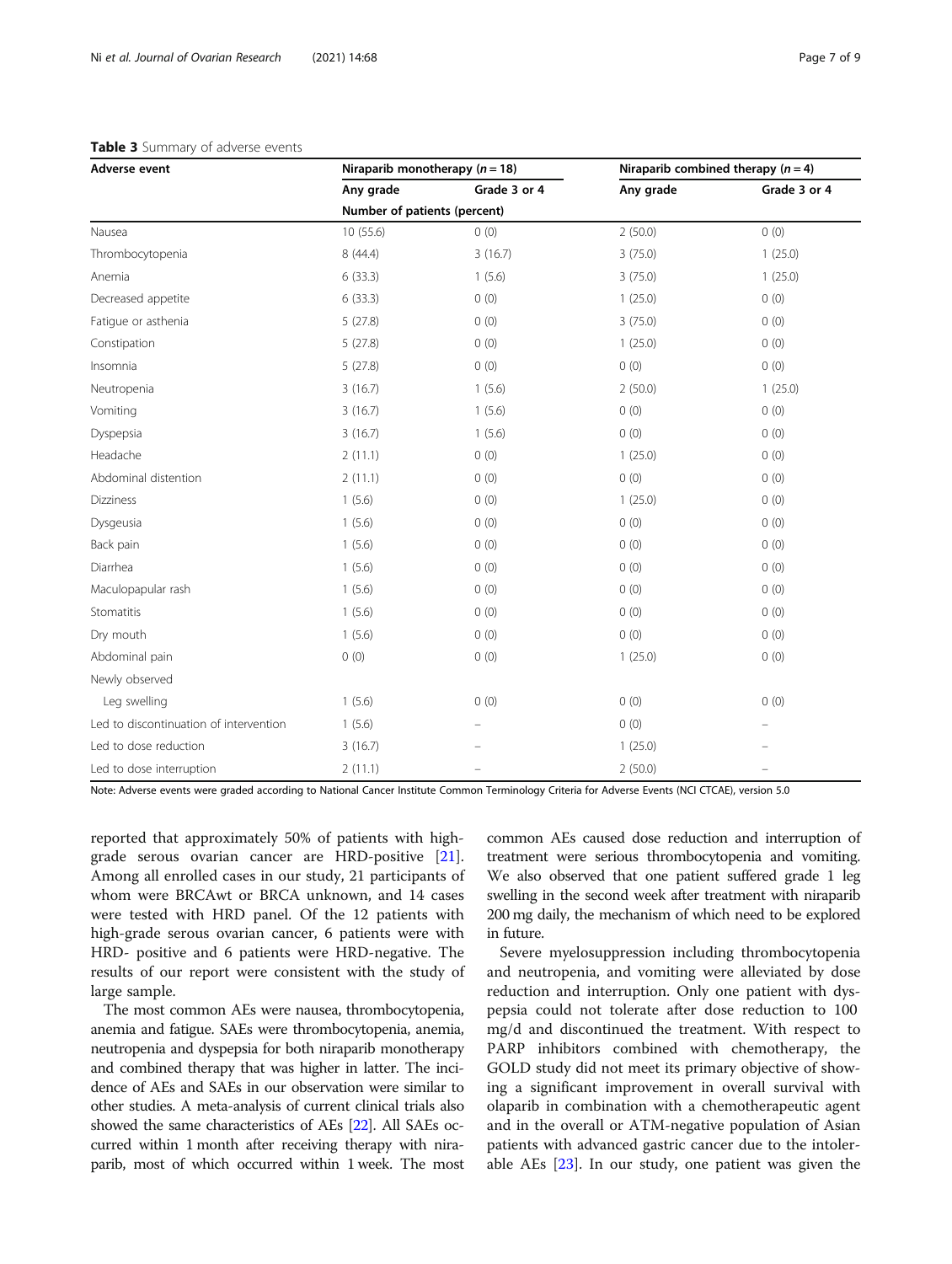<span id="page-7-0"></span>anlotinib. She suffered grade 4 thrombocytopenia within 1 week. Similar to the GOLD study, we also observed the intolerable AEs in patients using PARP inhibitors combined with chemotherapy.

#### Conclusion

This is the first real word data about niraparib in ovarian cancer patients with HRD status from China. Our findings demonstrated that Chinese population with niraparib 200 mg orally once daily is feasible. Leg swelling was observed as a new adverse event in our study. HRD tests in our small samples confirmed that 50% of patients with high-grade serous ovarian cancer were HRDpositive. However, our data are limited representative due to limited number of cases. Further clinical trials are needed to verify the exploratory therapy in our study.

#### Abbreviations

PARP: Poly (ADP-ribose) polymerase; HRD: Homologous recombination deficiency; HRR: Homologous recombination repair; PFI: Platinum-freeinterval; RECIST: Response Evaluation Criteria in Solid Tumors

#### Acknowledgments

Not applicable.

#### Authors' contributions

Jing Ni participated in the design of present study and drafted the manuscript. Xianzhong Cheng carried out the cases recruit of present study. Qian Zhao and Hongyuan Gu participated in the cases recruit of present study. Wenwen Guo and Rui Zhou carried out statistical analysis. Zhiqin Dai and Xia Xu participated in the statistical analysis and drafted the manuscript. Yan Wang participated in decision of molecular pathology. Xiaoxiang Chen designed of the study, performed the statistical analysis and revised the manuscript. All authors read and approved the final manuscript.

#### Funding

This study was supported by grants from the National Natural Science Foundation of China (No. 81472441, 81501205), Institute level project of Jiangsu Cancer Hospital (No. ZM201804), Beijing Kanghua Foundation for the Development of Traditional Chinese and Western Medicine -Le Fund (KH-2020-LJJ-021) and Jiangsu Province Maternal and Child Health Research Project (F202004).

#### Availability of data and materials

We would not share the data and material used in this manuscript, because we need them for further research.

#### **Declarations**

#### Ethics approval and consent to participate

This study was approved by the institutional review board of Jiangsu Cancer Hospital, Nanjing Medical University, China. The informed consent requirement was waived. The committee's reference number was Jiangsu Cancer Hospital's Ethical Committee 2020–068.

#### Consent for publication

Not applicable.

#### Competing interests

The authors declare that they have no competing interests.

#### Author details

<sup>1</sup>Department of Gynecologic Oncology, Jiangsu Cancer Hospital, Jiangsu Institute of Cancer Research, The Affiliated Cancer Hospital of Nanjing Medical University, 42# Baiziting street, Nanjing, Jiangsu 210009, People's

#### Received: 31 October 2020 Accepted: 5 April 2021 Published online: 17 May 2021

#### References

- 1. Coleridge SL, et al. Chemotherapy versus surgery for initial treatment in advanced ovarian epithelial cancer. Cochrane Database Syst Rev. 2019;10: CD005343.
- 2. Guan LY, Lu Y. New developments in molecular targeted therapy of ovarian cancer. Discov Med. 2018;26(144):219–29.
- 3. Mirza MR, Monk BJ, Herrstedt J, Oza AM, Mahner S, Redondo A, et al. Niraparib maintenance therapy in platinum-sensitive, recurrent ovarian cancer. N Engl J Med. 2016;375(22):2154–64. [https://doi.org/10.1056/](https://doi.org/10.1056/NEJMoa1611310) [NEJMoa1611310](https://doi.org/10.1056/NEJMoa1611310).
- 4. Ledermann J, Harter P, Gourley C, Friedlander M, Vergote I, Rustin G, et al. Olaparib maintenance therapy in platinum-sensitive relapsed ovarian cancer. N Engl J Med. 2012;366(15):1382–92. [https://doi.org/10.1056/](https://doi.org/10.1056/NEJMoa1105535) [NEJMoa1105535](https://doi.org/10.1056/NEJMoa1105535).
- 5. González-Martín A, Pothuri B, Vergote I, DePont Christensen R, Graybill W, Mirza MR, et al. Niraparib in patients with newly diagnosed advanced ovarian cancer. N Engl J Med. 2019;381(25):2391–402. [https://doi.org/10.1](https://doi.org/10.1056/NEJMoa1910962) [056/NEJMoa1910962.](https://doi.org/10.1056/NEJMoa1910962)
- 6. Poveda A, et al. Final overall survival (OS) results from SOLO2/ENGOT-ov21: a phase III trial assessing maintenance olaparib in patients (pts) with platinum-sensitive, relapsed ovarian cancer and a BRCA mutation. Proc Am Soc Clin Oncol. 2020.
- 7. Murai J, Huang SYN, Das BB, Renaud A, Zhang Y, Doroshow JH, et al. Trapping of PARP1 and PARP2 by clinical PARP inhibitors. Cancer Res. 2012; 72(21):5588–99. [https://doi.org/10.1158/0008-5472.CAN-12-2753.](https://doi.org/10.1158/0008-5472.CAN-12-2753)
- 8. Schiewer MJ, et al. PARP-1 regulates DNA repair factor availability. EMBO Mol Med. 2018;10(12):e8816.
- 9. Heo YA, Duggan ST. Niraparib: a review in ovarian cancer. Target Oncol. 2018;13(4):533–9. [https://doi.org/10.1007/s11523-018-0582-1.](https://doi.org/10.1007/s11523-018-0582-1)
- 10. Ison G, Howie LJ, Amiri-Kordestani L, Zhang L, Tang S, Sridhara R, et al. FDA approval summary: niraparib for the maintenance treatment of patients with recurrent ovarian cancer in response to platinum-based chemotherapy. Clin Cancer Res. 2018;24(17):4066–71. [https://doi.org/10.1158/1078-0432.](https://doi.org/10.1158/1078-0432.CCR-18-0042) [CCR-18-0042.](https://doi.org/10.1158/1078-0432.CCR-18-0042)
- 11. Wu XH, et al. Individualized starting dose of niraparib in patients with platinum-sensitive recurrent ovarian cancer (NORA) : a randomized, doubleblind, placebo-controlled, phase III trial. Proc Euro Soc Med Oncol. 2020.
- 12. Moore KN, Secord AA, Geller MA, Miller DS, Cloven N, Fleming GF, et al. Niraparib monotherapy for late-line treatment of ovarian cancer (QUADRA): a multicentre, open-label, single-arm, phase 2 trial. Lancet Oncol. 2019;20(5): 636–48. [https://doi.org/10.1016/S1470-2045\(19\)30029-4.](https://doi.org/10.1016/S1470-2045(19)30029-4)
- 13. Richards S, et al. Standards and guidelines for the interpretation of sequence variants: a joint consensus recommendation of the American College of Medical Genetics and Genomics and the Association for Molecular Pathology. Genet Med. 2015;17(5):405–24. [https://doi.org/10.1038/](https://doi.org/10.1038/gim.2015.30) [gim.2015.30.](https://doi.org/10.1038/gim.2015.30)
- 14. Timms KM, Abkevich V, Hughes E, Neff C, Reid J, Morris B, et al. Association of BRCA1/2 defects with genomic scores predictive of DNA damage repair deficiency among breast cancer subtypes. Breast Cancer Res. 2014;16(6):475. [https://doi.org/10.1186/s13058-014-0475-x.](https://doi.org/10.1186/s13058-014-0475-x)
- 15. Ni J, Cheng X, Zhou R, Xu X, Guo W, Chen X. Olaparib in the therapy of advanced ovarian cancer: first real world experiences in safety and efficacy from China. J Ovarian Res. 2019;12(1):117. [https://doi.org/10.1186/s13048-01](https://doi.org/10.1186/s13048-019-0594-1) [9-0594-1](https://doi.org/10.1186/s13048-019-0594-1).
- 16. Berek JS, Matulonis UA, Peen U, Ghatage P, Mahner S, Redondo A, et al. Safety and dose modification for patients receiving niraparib. Ann Oncol. 2018;29(8):1784–92. <https://doi.org/10.1093/annonc/mdy181>.
- 17. Gallagher JR, Heap KJ, Carroll S, Travers K, Harrow B, Westin SN. Real-world adverse events with niraparib 200 mg/day maintenance therapy in ovarian cancer: a retrospective study. Future Oncol. 2019;15(36):4197–206. [https://](https://doi.org/10.2217/fon-2019-0471) [doi.org/10.2217/fon-2019-0471](https://doi.org/10.2217/fon-2019-0471).